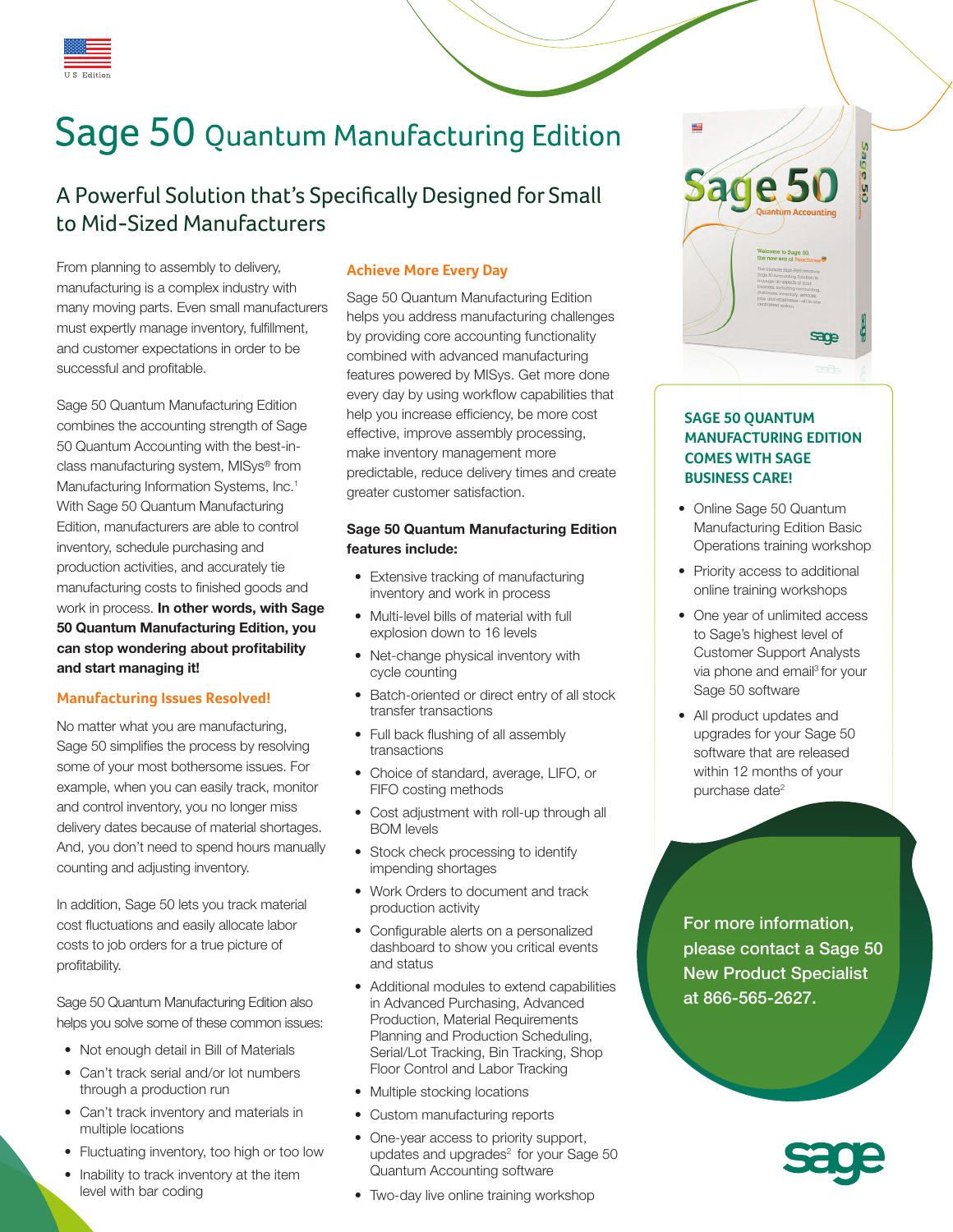## See How Sage 50 Quantum Manufacturing Edition Compares to other Sage 50 Solutions

| Feature/Functionality                  |                                                                                      | Sage 50<br>Premium<br>Accounting | Sage 50<br>Quantum<br>Accounting | Sage 50<br>Quantum<br>Manufacturing<br>Edition |
|----------------------------------------|--------------------------------------------------------------------------------------|----------------------------------|----------------------------------|------------------------------------------------|
| Standard<br>Accounting                 | Easy Start-up and Use                                                                |                                  |                                  |                                                |
|                                        | Accounts Payable: Check Writing, Bill Payment, Purchases, Purchase Orders            |                                  |                                  |                                                |
|                                        | Accounts Receivable: Quotes <sup>4</sup> , Invoicing, Receive Payments, Sales Orders |                                  |                                  |                                                |
|                                        | <b>Account Register</b>                                                              | $\bullet$                        |                                  |                                                |
|                                        | Customizable Reports                                                                 | $120+$                           | $140+$                           | $140+$                                         |
|                                        | Conversion from QuickBooks® 2009-2011, Basic through Enterprise <sup>5</sup>         | $\bullet$                        |                                  |                                                |
|                                        | Email Alerts, Forms, Reports and Financial Statements <sup>6</sup>                   |                                  |                                  |                                                |
|                                        | Internal Accounting Review <sup>7</sup>                                              |                                  |                                  |                                                |
|                                        | Inventory: Assemblies, Average/LIFO/FIFO Costing Methods, Back Orders                | Advanced                         | Advanced                         | Advanced                                       |
|                                        | Password Security                                                                    | <b>Screen Level</b>              | <b>Screen Level</b>              | <b>Screen Level</b>                            |
| <b>Business</b><br>Management<br>Tools | Attach documents to transactions and records                                         |                                  |                                  |                                                |
|                                        | Sage 50 Business Intelligence                                                        | Available <sup>8</sup>           | Included                         | Included                                       |
|                                        | Comparative Budget Spreadsheet Creator - track 4 years                               |                                  |                                  |                                                |
|                                        | Integration with Microsoft <sup>®</sup> Excel® and Word <sup>9</sup>                 |                                  |                                  |                                                |
|                                        | Payroll Solutions <sup>10</sup>                                                      |                                  |                                  |                                                |
|                                        | Customer and Inventory Management Centers                                            |                                  |                                  |                                                |
|                                        | Track Multiple Contacts <sup>11</sup>                                                |                                  |                                  |                                                |
|                                        | View Transaction History                                                             |                                  |                                  |                                                |
|                                        | Electronic Bill Payment through Sage 50 Online Bill Pay <sup>12</sup>                |                                  |                                  |                                                |
|                                        | Integration with UPS®13 and 3rd party solutions                                      |                                  |                                  |                                                |
|                                        | Open Multiple Companies <sup>14</sup>                                                |                                  |                                  |                                                |
|                                        | Sync your Outlook® Contacts <sup>15</sup>                                            |                                  |                                  |                                                |
| Advanced<br>Accounting                 | Auto Creation of Purchase Orders                                                     |                                  |                                  |                                                |
|                                        | Audit Trail                                                                          |                                  |                                  |                                                |
|                                        | Fixed Assets <sup>16</sup>                                                           |                                  |                                  |                                                |
|                                        | Job Costing & Change Order Processing - Phase and Cost Level                         |                                  |                                  |                                                |
|                                        | Advanced Budgeting                                                                   | Included                         | Included                         | Included                                       |
| Premium<br>Features                    | Archive Company Data                                                                 | $\bullet$                        |                                  |                                                |
|                                        | Company Consolidation Wizard                                                         |                                  |                                  |                                                |
|                                        | Crystal Reports <sup>®</sup> 2008                                                    |                                  |                                  |                                                |
|                                        | Departmentalized Financial Statements                                                |                                  |                                  |                                                |
|                                        | Serialized Inventory                                                                 |                                  |                                  |                                                |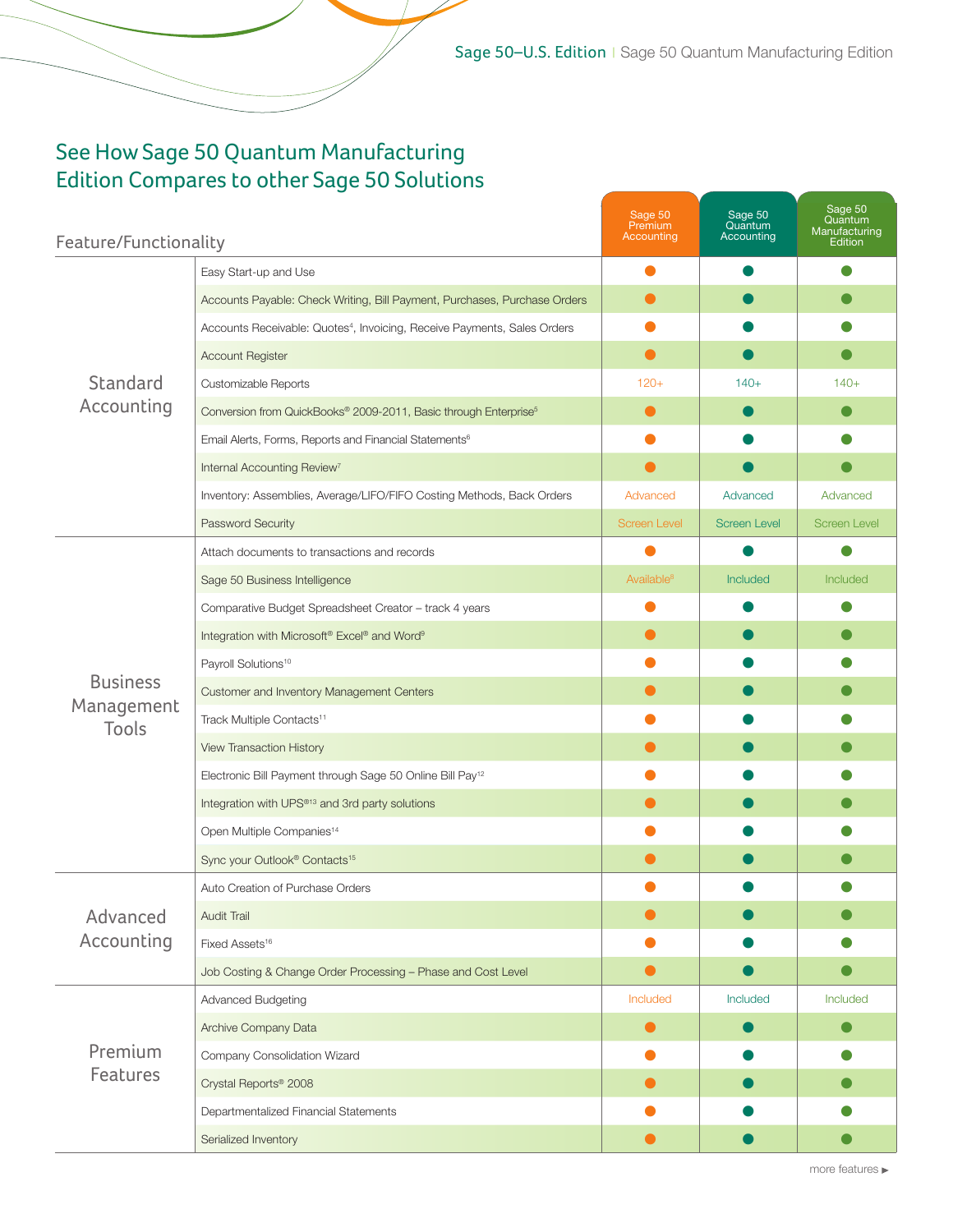| Feature/Functionality                                             |                                                                                                                                                                                                                      | Sage 50<br>Premium<br>Accounting | Sage 50<br>Quantum<br>Accounting | Sage 50<br>Quantum<br>Manufacturing<br>Edition |
|-------------------------------------------------------------------|----------------------------------------------------------------------------------------------------------------------------------------------------------------------------------------------------------------------|----------------------------------|----------------------------------|------------------------------------------------|
| Sage 50<br>Quantum<br>Accounting<br><b>Features</b>               | Developed to handle large data requirements <sup>17</sup>                                                                                                                                                            |                                  |                                  |                                                |
|                                                                   | <b>Exclusive SmartPosting Technology</b>                                                                                                                                                                             |                                  |                                  |                                                |
|                                                                   | My Dashboard                                                                                                                                                                                                         |                                  |                                  |                                                |
|                                                                   | <b>Order Process Workflow</b>                                                                                                                                                                                        |                                  |                                  |                                                |
|                                                                   | Product updates and software upgrades for 1 year <sup>2</sup>                                                                                                                                                        |                                  |                                  |                                                |
|                                                                   | Role based security                                                                                                                                                                                                  |                                  |                                  |                                                |
|                                                                   | Supports 10, 15, 20, 30 or 40 named users <sup>18</sup>                                                                                                                                                              |                                  |                                  |                                                |
|                                                                   | Unlimited access to support for 1 year <sup>3</sup>                                                                                                                                                                  |                                  |                                  |                                                |
|                                                                   | Includes all Sage 50 industry solution functionality (Manufacturing,<br>Construction, Distribution and Nonprofits), such as, tracking bill of materials,<br>revisions, work tickets, progress billing, and retainage |                                  |                                  |                                                |
| Sage 50<br>Quantum<br>Manufacturing<br>Edition<br><b>Features</b> | Raw materials inventory                                                                                                                                                                                              |                                  |                                  |                                                |
|                                                                   | Multiple stocking locations                                                                                                                                                                                          |                                  |                                  |                                                |
|                                                                   | 16-level bills of material                                                                                                                                                                                           |                                  |                                  |                                                |
|                                                                   | <b>BOM</b> revision control                                                                                                                                                                                          |                                  |                                  |                                                |
|                                                                   | Engineering Change Orders                                                                                                                                                                                            |                                  |                                  |                                                |
|                                                                   | Net-change physical inventory                                                                                                                                                                                        |                                  |                                  |                                                |
|                                                                   | Stock check with auto-build                                                                                                                                                                                          |                                  |                                  |                                                |
|                                                                   | Configurable alerts                                                                                                                                                                                                  |                                  |                                  |                                                |
|                                                                   | Cost adjustment with full roll-up                                                                                                                                                                                    |                                  |                                  |                                                |
|                                                                   | Assembly back-flushing                                                                                                                                                                                               |                                  |                                  |                                                |
|                                                                   | Production work orders                                                                                                                                                                                               |                                  |                                  |                                                |
|                                                                   | Production calendar                                                                                                                                                                                                  |                                  |                                  |                                                |
|                                                                   | Advanced Purchasing Module - Integrated purchasing, landed cost<br>calculations, PO tax support, and multi-currency (Additional fees required)                                                                       |                                  |                                  |                                                |
|                                                                   | Advanced Production Module - Custom manufacturing orders (Additional<br>fees required)                                                                                                                               |                                  |                                  |                                                |
|                                                                   | Bin Tracking Module (Additional fees required)                                                                                                                                                                       |                                  |                                  |                                                |
|                                                                   | Serial/Lot Tracking Module (Additional fees required)                                                                                                                                                                |                                  |                                  |                                                |
|                                                                   | MRP Module - Master production scheduling, material requirements planning,<br>and available-to-promise prediction (Additional fees required)                                                                         |                                  |                                  |                                                |
|                                                                   | Bar Coding Module - Integrated bar coding software and one (1) laser scanner<br>included (Additional fees required)                                                                                                  |                                  |                                  |                                                |
|                                                                   | Labor Tracking Module - Production time tracking, employee time sheet<br>maintenance, and posting to jobs and production orders (Additional<br>fees required)                                                        |                                  |                                  |                                                |
|                                                                   | Shop Floor Control Module - Work center tracking, tool management, shop<br>operations management, capacity management, and analyze production<br>efficiency (Additional fees required)                               |                                  |                                  |                                                |